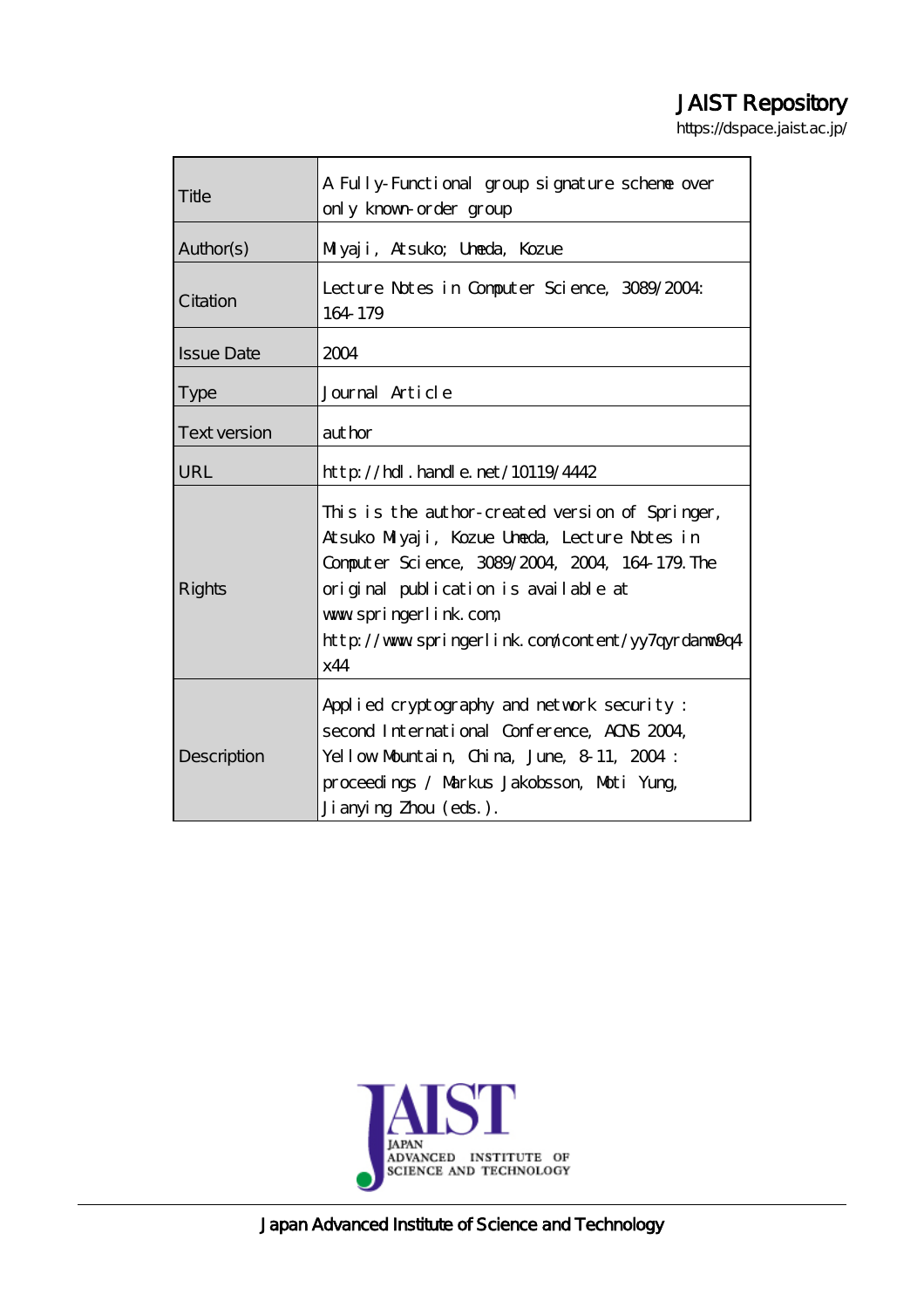Atsuko Miyaji and Kozue Umeda

1-1, Asahidai, Tatsunokuchi, Nomi, Ishikawa, 923-1292, Japan {kozueu, miyaji}@jaist.ac.jp

Abstract. The concept of group signature allows a group member to sign message anonymously on behalf of the group. In the event of a dispute, a designated entity can reveal the identity of a signer. Previous group signature schemes use an RSA signature based membership certificate and a signature based on a proof of knowledge(SPK) in order to prove the possession of a valid membership certificate. In these schemes, SPK is generated over an unknown-order group, which requires more works and memory compared with a publicly-known-order group. Recently, a group signature based on a known-order group is proposed. However, it requires an unknown-order group as well as a known-order group. Furthermore, unfortunately, it does not provide the function of revocation. In this paper, we propose the group signature scheme based on only publicly-known-order groups. Our scheme improves the Nyberg-Rueppel signature to fit for generating membership certificates and uses SPKs over a cyclic group whose order is publicly known. As a result, our scheme reduces the size of group signature and the computational amount of signature generation and verification.

## 1 Introduction

A group signature proposed by Chaum and van Heyst[10], allows a group member to sign messages anonymously on behalf of the group. A group signature has a feature of tracing, that is, the identity of a signer can be revealed by a designated entity in case of dispute. A group signature consists of three entities: group members, a group manager, and an escrow manager. The group manager is responsible for the system setup, registration and revocation of group members. The escrow manager has an ability of revealing the anonymity of signatures with the help of a group manager.

A group signature consists of six functions, setup, registration of a user, revocation of a group member, signature generation, verification, and tracing, which satisfy the following features:

- Unforgeability : Only group members are able to generate a signature on a message;
- Exculpability : Even if the group manager, the escrow manager, and some of group members collude, they can not generate a signature on behalf of other group members;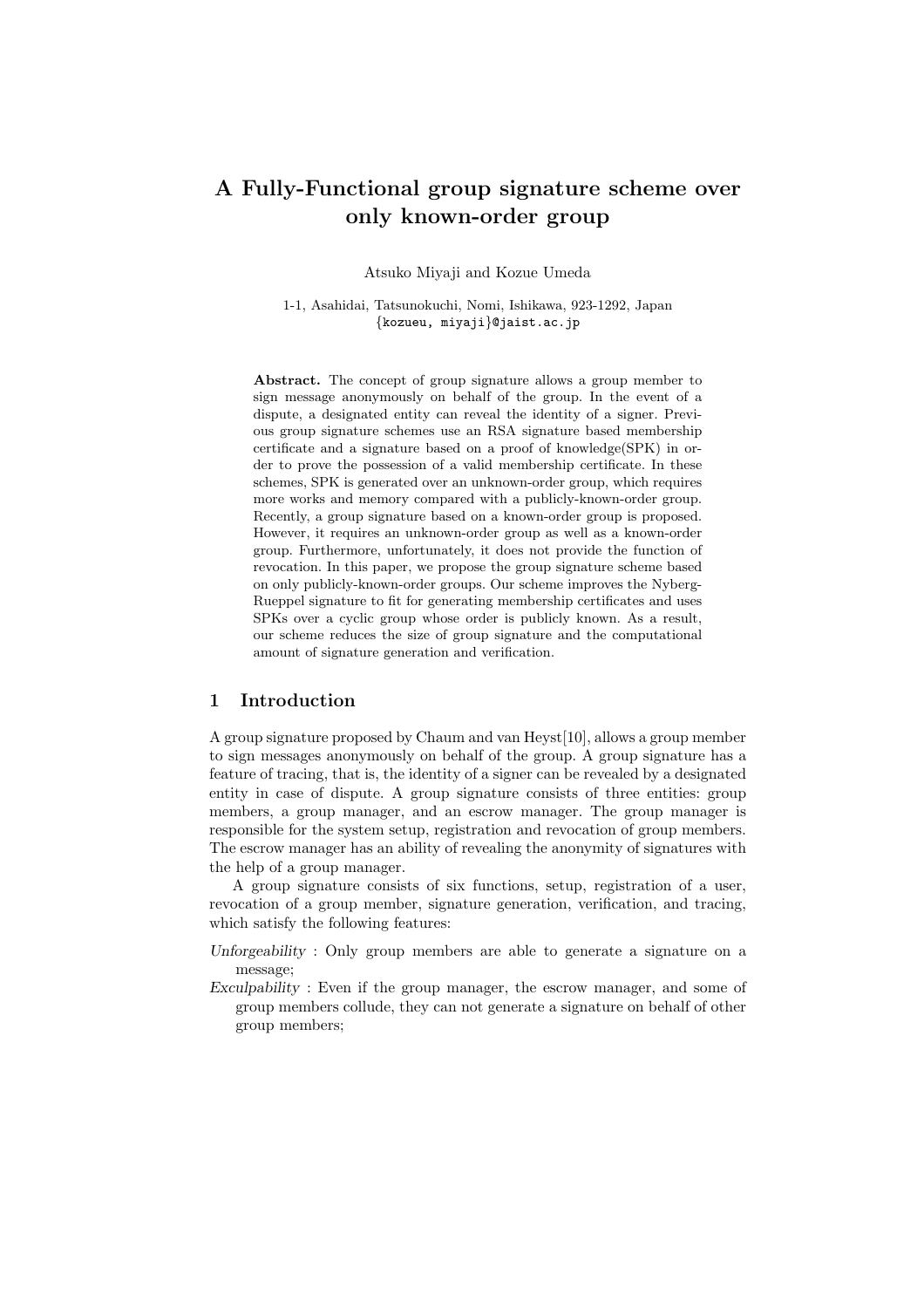- Anonymity : Nobody can identify a group member who generated a signature on a message;
- Traceability : In the case of a dispute, the identity of a group member is revealed by the cooperation of both the group manager and the escrow manager;
- Unlinkability : Nobody can decide whether or not two signatures have been issued by the same group member;
- Revocability : In the case of withdrawal, the group manager can revoke a member, and a signature generated by the revoked member can not pass the verification;
- Anonymity after revocation : Nobody can identify a group member who generated a signature on a message even after a group member was revoked;
- Unlinkability after revocation : Nobody can decide whether or not two signatures have been issued by the same group member even after a group member was revoked.

The efficiency of a group signature scheme is considered by the size of public key and signature, the work complexity of signature generation and verification, and administration complexity of revocation and registration of a group member.

Various group signature schemes have been proposed[5, 6, 9, 8, 1, 4, 16, 3, 7, 2]. These group signature schemes are classified into two types, a public-keyregistration type, and a certificate-based type. In the former type, [5, 6] are constructed by using only known-order groups. However, in their schemes, both a group public key and the signature size depend on the number of group members. It yields a serious problem for large groups. In the latter type, [9, 8, 1, 4, 16, 7, 3, 2] give a membership certificate to group members, and the group signature is based on the zero-knowledge proof of knowledge(SPK) of membership certificate. Therefore, neither a group public key nor signature size depends on the number of group members. In these previous certificate-based type group signature schemes, the membership certificate has used an RSA signature over an unknown-order group, and, thus, the size of group signature becomes huge.

In this paper, we present an efficient group signature scheme based on a Nyberg-Rueppel signature. This is the first scheme that is constructed on only known-order groups and that realizes the full features of unforgeability, exculpability, anonymity, traceability, unlinkability, and revocability. As a result, the signature size and computation amount of signature generation and verification are reduced. We also give the security proof of membership certificate and group signature. Furthermore, our scheme also applies the Certificate Revocation List(CRL)-based revocation which proposed by Ateniese and Tsudik[3] with a slightly few additional work.

This paper is organized as follows. In the next section, we provide an overview of related work. In Section 2, we summarize some notations and definitions used in this paper. In Section 3, we propose our new group signature scheme. Section 4 discusses the security of our scheme. Features and efficiency of our scheme are analyzed in Section 5. Finally, Section 6 concludes our paper.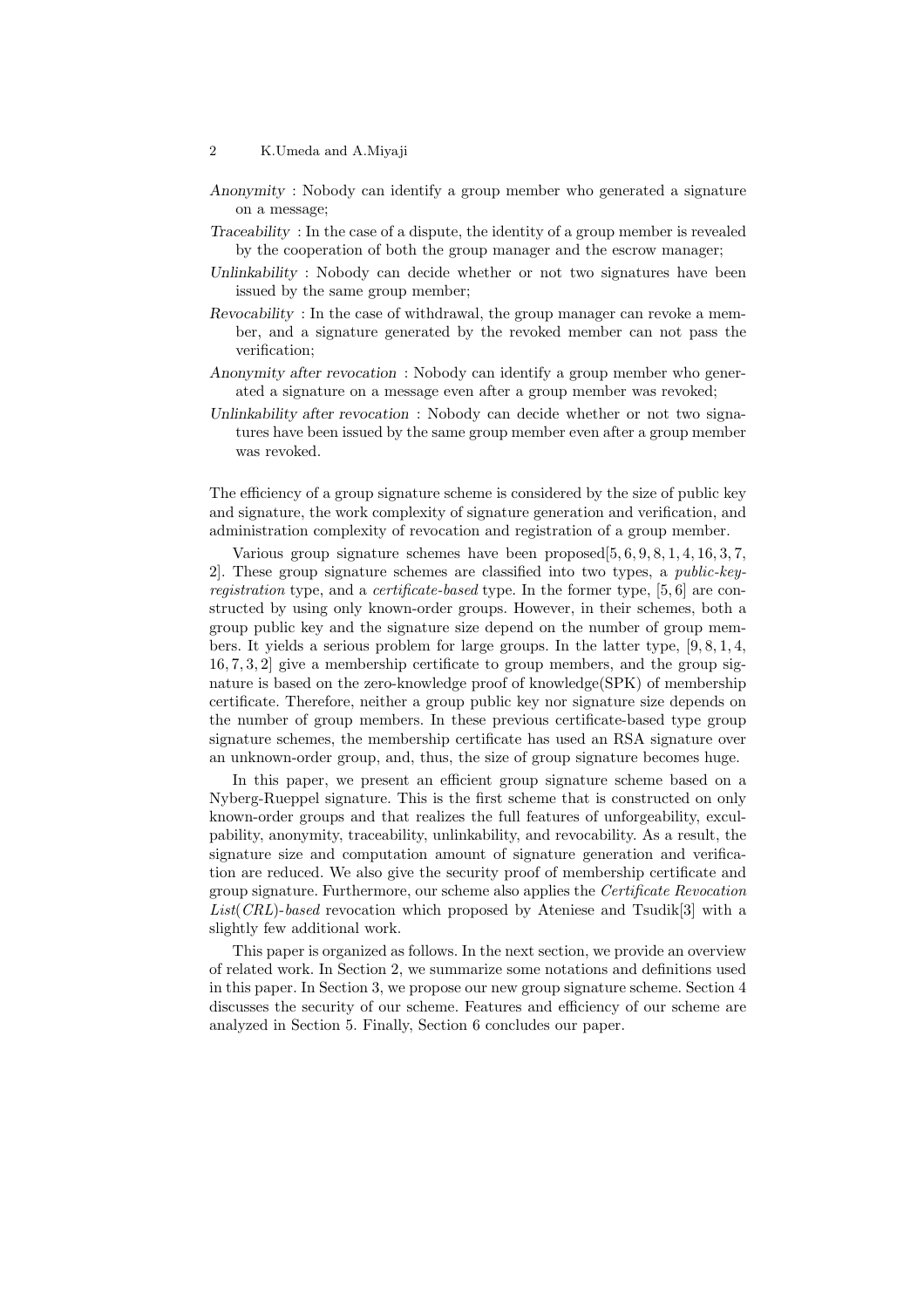#### 1.1 Related work

Various certificate-based type group signature schemes have been proposed in [1, 3, 4, 7–9, 16]. These schemes are based on the following mechanisms. A user, denoted by  $M_i$ , who wants to join the group, chooses a random secret key  $x_i$ , and computes  $y_i = f(x_i)$ , where f is a suitable one-way function.  $M_i$  commits to  $y_i$  (for instance,  $M_i$  signed on  $y_i$ ) and sends both  $y_i$  and the commitment to the group manager denoted by GM, who returns  $M_i$  with a membership certificate  $cer_i = Sig_{\text{CM}}(y_i)$ . To sign a message m on behalf of the group,  $M_i$  encrypts  $y_i$  to  $c_i$  using the public key of the escrow manager denoted by EM, and generates a signature based on the proof of knowledge which shows the knowledge of both  $x_i$ and  $cer_i$  such that  $cer_i = Sig_{GM}(f(x_i))$ . The verification is done by checking the signature of knowledge. The escrow manager can easily reveal the anonymity of a group signature by decrypting  $c_i$ .

These group signature schemes are classified into two types, a public-keyregistration type and a certificate-based type. Public-key-registration type group signature schemes[5, 6] use only known-order groups and can easily realize the revocation by removing the group member's public key. However, both a group public key and the signature size depend on the number of group members. It becomes serious if we apply them on large group. On the other hand, the group signature schemes of certificate-based type must make the member's certificate invalid when they revoke member. However, since the previous schemes  $[9, 8, 1, 2]$ do not provide any function of revocation, they can not realize the feature of revocability. The schemes [4, 16, 3, 7] provide the function of revocation. In Song's scheme[16], a membership certificate is valid for a limited period. Therefore, each group member has to update his/her membership certificate in each time period. Camenisch and Lysyanskaya's scheme[7] needs to update a membership certificate in both cases of registration and revocation. Thus, their scheme requires additional cost to manage the valid member although their verification does not depend on the number of registered or revoked member. Bresson and Stern's scheme[4] uses a CRL to realize revocation. CRL is a public list of information related with revoked-member certificates. This scheme does not have to update a membership certificate, but the size of group signature and the cost of signature generation and verification depends on the number of revoked members. Ateniese and Tsudik proposed quasi-efficient solution for CRL-based revocation[3]. CRL-based revocation scheme is based on the following mechanisms. The group manager computes  $V_j = f'(cer_j)$  for each revoked member  $M_j$  by using a suitable one-way function  $f'$  and publishes  $V_j$  together with the current CRL. In the signing phase, a signer M<sub>i</sub> also sends  $T = f''(f'(cer_i))$  with a signature by using a suitable one-way function  $f''$ . In the verification phase, a verifier checks that  $T \neq f''(V_j)$  for  $\forall V_j \in \mathcal{CRL}$ . The signature size and the cost of signature generation does not depend on the number of revoked members, but the cost of verification depends on the number of revoked members. To sum up, there are certificate-update-based revocation and CRL-based revocation. In the former, the cost of verification does not depend on the number of revoked members, but each group member needs to update a membership certificate. In the latter, each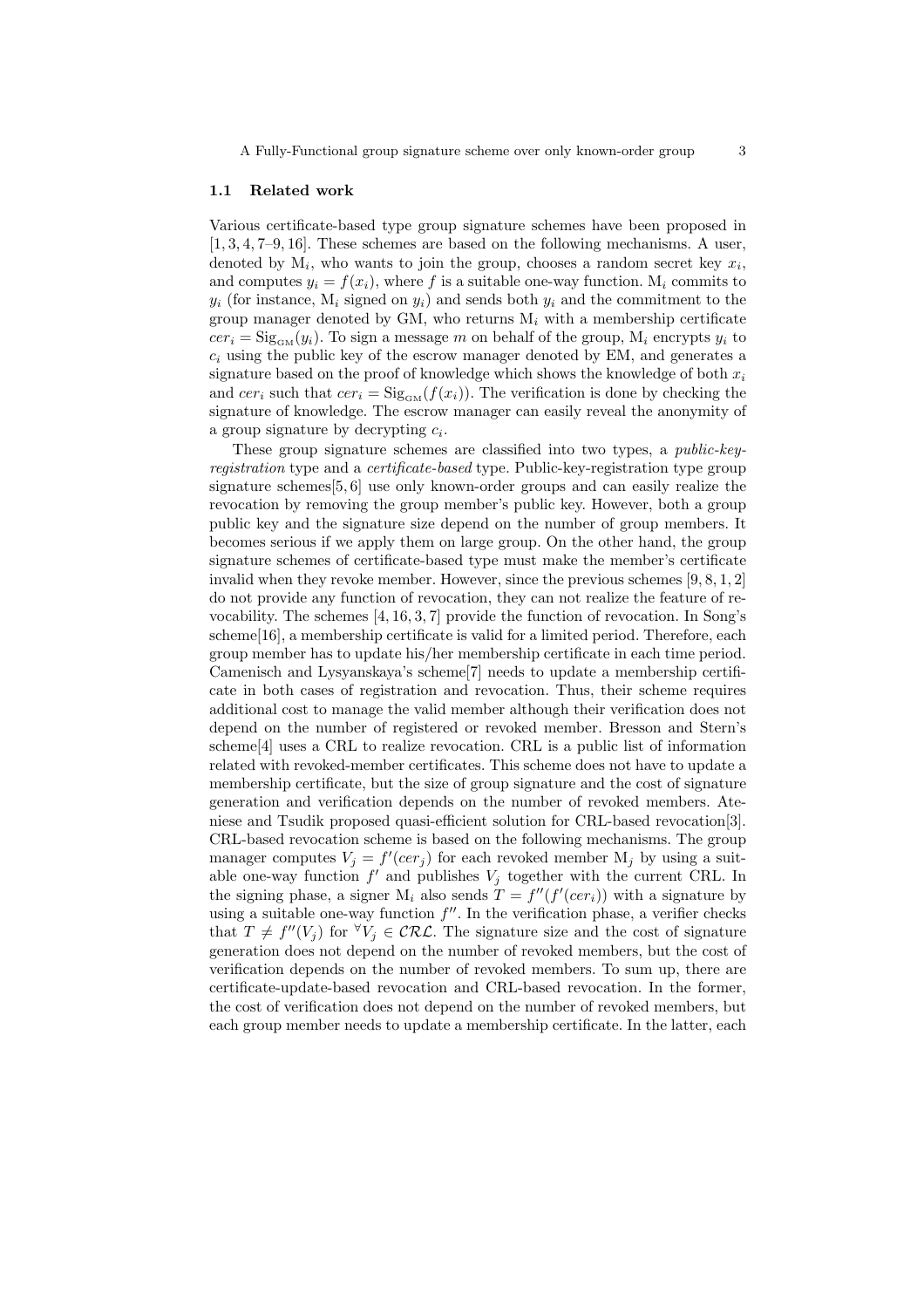group member does not need to update a membership certificate, but the cost of verification depends on the number of revoked members.

In the certificate-based type group signature schemes, the membership certificate has used an RSA signature over an unknown-order group, and thus the size of group signature becomes huge. Recently, Nyberg-Rueppel signature was applied to a group signature[2]. However, their scheme requires an unknownorder group and must hide the membership certificate by a random value in order to satisfying the feature of anonymity and unlinkability. Thus, although a known-order group is introduced, it suffers from much work complexity and complicated interaction. Furthermore, since it does not provide the function of revocation, much administrative complexity might be required in order to revoke a member.

#### 1.2 Our contribution

Our proposed scheme is constructed on only known-order groups and that realizes full feature of unforgeability, exculpability, traceability, unlinkability, and revocability. In our scheme, a membership certificate is generated by Nyberg-Rueppel signature, and the features of anonymity and unlinkability are realized by zero-knowledge proof of knowledge which does not have to be hidden by a random value in contrast to [2]. Thus, our group signature is rather simple than [2]. As a result, the signature size and computation amount of signature generation and verification are reduced from [2]. Furthermore, our scheme also provides the CRL-based revocation with a slightly few additional work to group members. We also give the security proof of membership certificate and group signature.

## 2 Preliminaries

#### 2.1 Notation

In this section, we summarize facts used in this paper. Let the empty string be 0. For a set A,  $a \in_R A$  means that a is chosen randomly and uniformly from A, and  $A \setminus \{a\}$  means that  $A - \{a\} = \{x \in A | x \neq a\}$ . For a group  $G \ni g$ , ord $(g)$ means order of g in G. The bit length of a is denoted by |a|. Let  $c[j]$  be the j-th bit of a string c. We use a collision resistant hash function  $\mathcal{H}: \{0,1\}^* \to \{0,1\}^k$ .

#### 2.2 Proof of knowledge

A signature based on a zero-knowledge proof of knowledge(SPK), denoted by  $SPK\{(\alpha_1, \dots, \alpha_w) : Predicates\}$ , is used for proving that a signer knows  $\alpha_1, \cdots, \alpha_w$  satisfying *Predicates*. We borrow three SPKs over known-order groups from [11, 15, 6], SPK of representations and a double discrete logarithm.

Let q, p and  $\tilde{p}$  be primes with  $q|(p-1)$  and  $p|(\tilde{p}-1)$ . We use two cyclic groups  $\mathbb{G}_p$  of order q with  $\mathbb{G}_p \subset \mathbb{Z}_p^*$  and  $\mathbb{G}_{\tilde{p}}$  of order p with  $\mathbb{G}_{\tilde{p}} \subset \mathbb{Z}_p^*$ .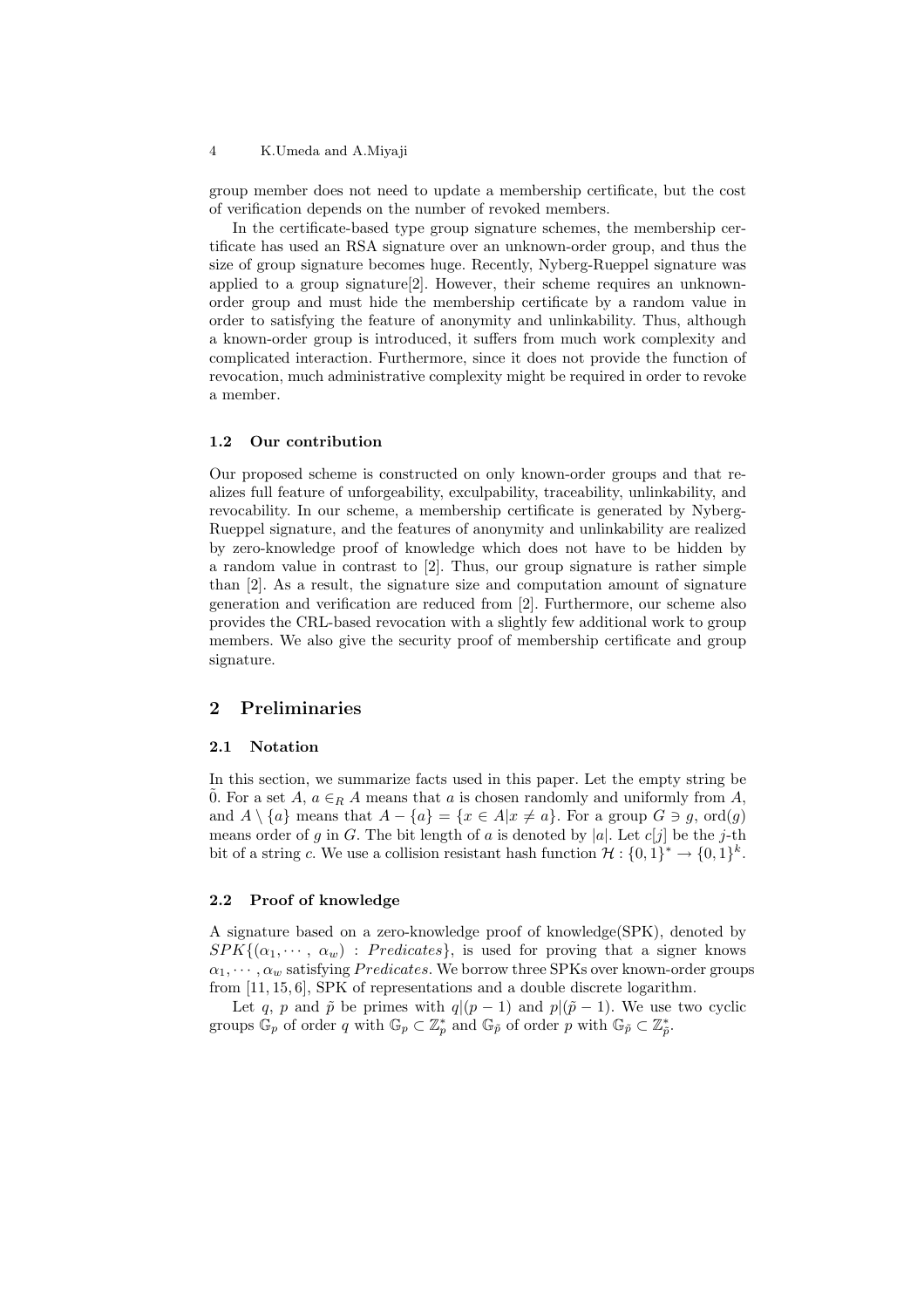**Definition 1.** Let  $g_1, \dots, g_u, y_1, \dots, y_v \in \mathbb{G}_p$ . An SPK proving the knowledge of representations of  $y_1, \dots, y_v$  to the base  $g_1, \dots, g_u$  on a message  $m \in \{0,1\}^*$ is denoted as

$$
SPK\{(\alpha_1,\dots,\alpha_w): y_1=\prod_{j=1}^{J_1} g_{b_{1j}}^{\alpha_{a_{1j}}} \bmod p \ \wedge \ \dots \ \wedge \ y_v=\prod_{j=1}^{J_v} g_{b_{vj}}^{\alpha_{a_{vj}}} \bmod p \ \}(m),
$$

where  $J_i \in [1, \dots, u]$  are the number of bases of  $y_i, a_{ij} \in [1, \dots, w]$  are indexes of the elements  $\alpha_{a_{ij}}$ , and  $b_{ij} \in [1, \cdots, u]$  are indexes of the bases  $g_{b_{ij}}$ , which consists of a set of  $(c, s_1, \dots, s_w) \in \{0, 1\}^k \times \mathbb{Z}_q^w$  satisfying  $c = \mathcal{H}(g_1 || \cdots ||g_u || y_1 || \cdots || y_v ||$  $y^c \prod_{j=1}^{J_1} g_{b_{1j}}^{s_{a_{1j}}} \bmod p ||\cdots ||y_v^c \prod_{j=1}^{J_v} g_{b_{vj}}^{s_{a_{vj}}} \bmod p ||m).$ 

If a signer knows  $x_1, \dots, x_w \in \mathbb{Z}_q$  such that  $y = \prod_{j=1}^{J_1} g_{b_{1j}}^{x_{a_{1j}}} \mod p, \dots, y_v =$  $\prod_{j=1}^{J_v} g_{b_{vj}}^{x_{a_{vj}}}$  mod p, then a signature on a message m can be computed as follows:

- 1. choose random exponents  $r_d \in \mathbb{Z}_q^*$  for  $1 \leq d \leq w$ ,
- 2. compute  $c = \mathcal{H}(g_1 || \cdots || g_u || g_1 || \cdots || g_v || \prod_{j=1}^{J_1} g_{b_{1j}}^{r_{a_{1j}}} \bmod p || \cdots || \prod_{j=1}^{J_v} g_{b_{vj}}^{r_{a_{vj}}}$  $b_{vj}$  $mod p \mid m$  and
- 3. compute  $s_d = r_d cx_d \mod q$  for  $1 \le d \le w$ .

**Definition 2.** Let  $\tilde{g}$ ,  $\tilde{y} \in \mathbb{G}_{\tilde{p}}$  and  $g \in \mathbb{G}_p$ . An SPK proving the knowledge of double discrete logarithm of  $\tilde{y}$  to the base  $\tilde{g}$  and g on a message  $m \in \{0,1\}^*$  is denoted as

$$
SPK{(\alpha) : \tilde{y} = \tilde{g}^{g^{\alpha}} \bmod \tilde{p}}\, \}(m),
$$

which consists of a set of  $(c, s_1, \dots, s_k) \in \{0,1\}^k \times \mathbb{Z}_q^k$  satisfying  $c = \mathcal{H}(g||\tilde{g}||\tilde{y}||)$  $(\tilde{y}^{c[1]}\tilde{g}^{1-c[1]})^{g^{s_1}} \bmod \tilde{p} || \cdots || (\tilde{y}^{c[k]}\tilde{g}^{1-c[k]})^{g^{s_k}} \bmod \tilde{p} || \tilde{m}).$ 

A signer who knows the secret key  $x \in \mathbb{Z}_q$  with  $\tilde{y} = \tilde{g}^{g^x}$  mod  $\tilde{p}$  can compute a signature  $(c, s_1, \dots, s_k) = SPK\{(\alpha) : \tilde{y} = \tilde{g}^{g^{\alpha}} \mod \tilde{p}\}(m)$  on a message m as follows:

- 1. choose random exponents  $r_j \in \mathbb{Z}_q^*$  for  $1 \leq j \leq k$ ,
- 2. compute  $c = \mathcal{H}(g||\tilde{g}||\tilde{g}||\tilde{g}^{g^{r_1}} \mod \tilde{p}|| \cdots ||\tilde{g}^{g^{r_k}} \mod \tilde{p}||m)$ , and
- 3. compute  $s_j = r_j c[j]x \mod q$  for  $1 \leq j \leq k$ .

## 3 Proposed scheme

We present the group signature scheme based on a Nyberg-Rueppel signature after we define a new SPK and a new problem based on DLP, and modify the Nyberg-Rueppel signature.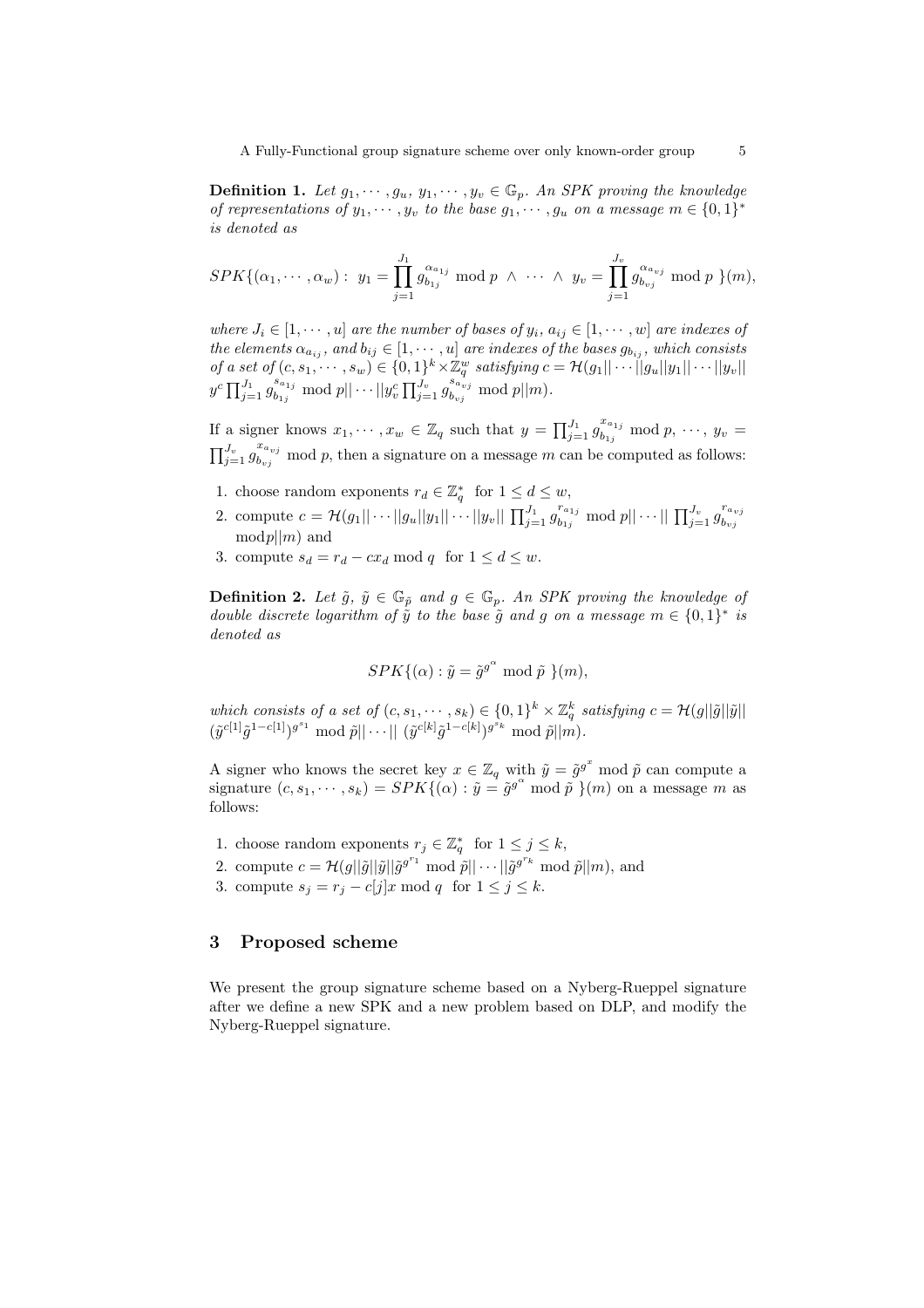#### 3.1 New SPK of a common discrete logarithm over different groups

Let us define a new SPK which proves the knowledge of a common discrete logarithm over different groups. Let P be a product pq of prime p and  $q|(p-1)$ ,  $\tilde{P}$  be a prime with  $P|(\tilde{P}-1)$ . We also use two cyclic groups  $\mathbb{G}_P$  of order q with  $\mathbb{G}_P \subset \mathbb{Z}_P^*$  and  $\mathbb{G}_{\tilde{P}}$  of order P with  $\mathbb{G}_{\tilde{P}} \subset \mathbb{Z}_{\tilde{P}}^*$ .

Definition 3 (SPK of a common discrete logarithm over different groups). Let  $g, y \in \mathbb{G}_P$  with  $ord(g) = ord(y)$  and  $\tilde{g}, \tilde{y} \in \mathbb{G}_{\tilde{P}}$  with  $ord(\tilde{g}) = ord(\tilde{y})$ . An SPK proving the knowledge of common discrete logarithm of  $y$  to the base  $q$  and  $\tilde{y}$  to the base  $\tilde{g}$  on a message  $m \in \{0,1\}^*$  is denoted as

$$
SPK\{(\alpha): y = g^{\alpha} \bmod P \ \land \ \tilde{y} = \tilde{g}^{\alpha} \bmod \tilde{P} \ \land \ \alpha \in \mathbb{Z}_P \ \}(m),
$$

which consists of a set of  $(c, s) \in \{0, 1\}^k \times \mathbb{Z}_P$  satisfying  $c = \mathcal{H}(g||y||\tilde{g}||\tilde{y}||)$  $y^cg^s \bmod P||\tilde{y}^c \tilde{g}^s \bmod \tilde{P}||m).$ 

If a signer knows such an integer  $x \in \mathbb{Z}_P$  that both  $y = g^x \mod P$  and  $\tilde{y} =$  $\tilde{g}^x$  mod  $\tilde{P}$  hold, a signature on a message m corresponding to public keys y and  $\tilde{y}$  can be computed as follows:

- 1. choose a random exponent  $r \in \mathbb{Z}_P^*$ ,
- 2. compute  $c = \mathcal{H}(g||\tilde{y}||\tilde{g}||\tilde{y}||g^r \bmod P||\tilde{g}^r \bmod \tilde{P}||m)$ , and
- 3. compute  $s = r cx \mod P$ .

**Lemma 1.** The interactive protocol corresponding to  $SPK(\alpha)$ :  $y = g^{\alpha}$  mod  $P \wedge \tilde{y} = \tilde{g}^{\alpha} \bmod{\tilde{P}} \wedge \alpha \in \mathbb{Z}_P$   $\}(m)$  is a honest-verifier perfect zero-knowledge proof of knowledge of common discrete logarithm of  $y$  to the base  $g$  and  $\tilde{y}$  to the base  $\tilde{q}$ .

Proof : The proof on the perfect zero-knowledge part is quite standard. We restrict our attention to the proof of knowledge part. By using the fact that the equivalent protocol $[15]$  is a proof of knowledge, it is sufficient to show that the knowledge extractor can compute the witness once he has found two accepting sets  $(t_1, t_2, c, s)$  and  $(t_1, t_2, c', s')$ . Since both  $t_1 = y^c g^s = y^{c'} g^{s'} \pmod{P}$  and  $t_2 = \tilde{y}^c \tilde{g}^s = \tilde{y}^{c'} \tilde{g}^{s'} \pmod{\tilde{P}}$  hold, we have  $y = g^{\frac{s'-s}{c-c'}} \pmod{P}$  and  $\tilde{y} = \tilde{g}^{\frac{s'-s}{c-c'}}$ (mod  $\tilde{P}$ ). From these equations, we have

$$
\begin{cases} x_q = \frac{s'-s}{c-c'} \bmod q, \\ x_p = \frac{s'-s}{c-c'} \bmod p \end{cases}
$$

.

On the other hand, we can compute such an integer  $x \in \mathbb{Z}_P$  that

$$
\begin{cases} x \equiv x_q \bmod q \\ x \equiv x_p \bmod p \end{cases}
$$

by using Chinese Remainder Theorem. Then both  $y = g^x \mod P$  and  $\tilde{y} = \tilde{g}^x$ mod  $\tilde{P}$  hold. Therefore,  $SPK{\{\alpha\}}: y = g^{\alpha} \text{ mod } P \wedge \tilde{y} = \tilde{g}^{\alpha} \text{ mod } \tilde{P} \wedge \alpha \in$  $\mathbb{Z}_P$   $\{m\}$  is a honest-verifier perfect zero-knowledge proof of knowledge of common discrete logarithm of y to the base q and  $\tilde{y}$  to the base  $\tilde{q}$ .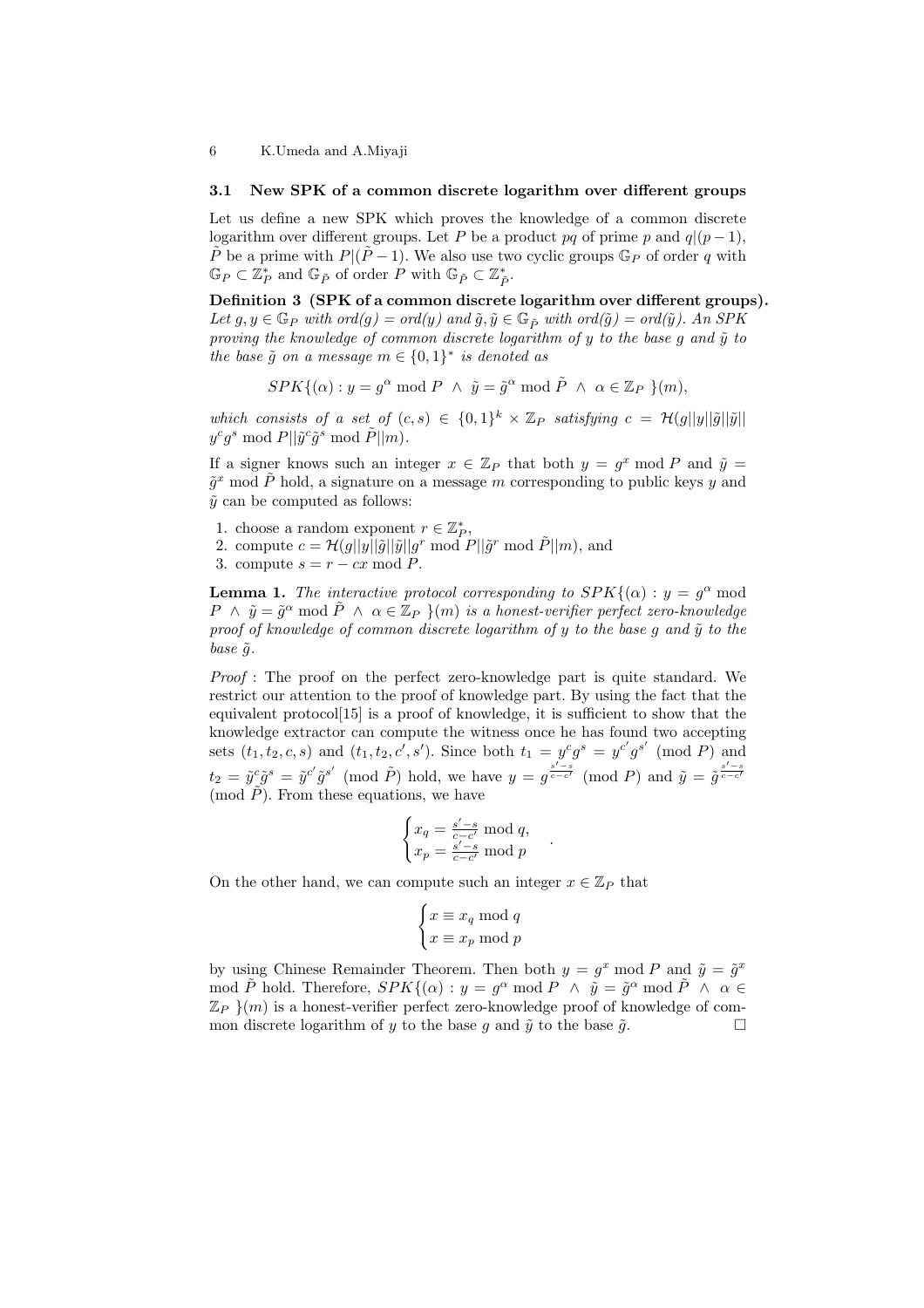#### 3.2 The multiple discrete logarithm problem

Before presenting our scheme, we define the Multiple Discrete Logarithm Problem(MDLP), which is used for the security proof of our scheme. Let  $k$  be a security parameter, q and p be primes with  $|q| = k$  and  $q|(p-1)$ , P be a product of q and p,  $g_1$ ,  $g_2$  and  $g_3$  be elements in  $\mathbb{Z}_P^*$  with order q.

**Problem 1 (MDLP)** Given  $\mathbb{Z}_P$  and  $g_1$ ,  $g_2$  and  $g_3 \in \mathbb{Z}_P^*$  with order q such that the discrete logarithms based on each other element are unknown, find a  $pair(x_1, x_2, x_3) \in \mathbb{Z}_P \times \mathbb{Z}_q \times \mathbb{Z}_q \text{ such that } x_1 g_1^{x_1} g_2^{x_2} = g_3^{x_3} \pmod{P}.$ 

Assumption 1 (MDL Assumption) There is no probabilistic polynomial-time algorithm P that can solve the Problem 1.

## 3.3 The modified Nyberg-Rueppel signature scheme

Let us summarize the original Nyberg-Rueppel signature scheme [14]. For a  $q$ order element  $g \in \mathbb{Z}_p^*$ , a signer chooses his secret key  $x \in_R \mathbb{Z}_q$  and computes his public key  $y = g^x \mod p$ . A signature  $(r, s) \in \mathbb{Z}_p \times \mathbb{Z}_q$  on a message  $m \in \mathbb{Z}_p^*$ is computed as  $r = mg^{-w} \mod p$  and  $s = w - rx \mod q$  for a random integer  $w \in_R \mathbb{Z}_q$ , which is verified by recovering the message m as  $m = ry^r g^s \mod p$ .

Message recovery signature schemes are subject to an existential forgery, in which an attacker cannot control a message. In a sense, it is not a serious problem because we can avoid such a forgery by restricting a message to a particular format. However, suppose that we want to use it for a membership certificate of DLP-based key like  $m = g^t \mod p$ . Then, by using a valid signature for a message  $m = g^t \mod p$  with a known discrete logarithm t, it is easy to obtain a forged signature for some known message  $m' = g^{t'} \mod p$ , in which an attacker can control a message of  $m'$ . Therefore, we must remove such a defect from the original Nyberg-Rueppel signature to generate a membership certification of a DLP-based key.

In order to generate a membership certificate of a DLP-based key securely, we introduce another base  $h \in \mathbb{Z}_p^*$  with order q such that the discrete logarithm of h to the base  $g$  is unknown. We restrict the message space for Nyberg-Rueppel signature to  $\{h^t \mod p \mid t \in \mathbb{Z}_q\}$ . In our scheme, GM or  $M_i$  computes each public key as  $y = g^{x_{\text{GM}}} \mod p$  or  $z_i = h^{x_i} \mod p$ , respectively. Then, a membership certificate  $(r_i, s_i) \in \mathbb{Z}_p \times \mathbb{Z}_q$  of M<sub>i</sub>'s public key  $z_i = h^{x_i} \mod p$  is given as  $z_i = r_i y^{r_i} g^{s_i} \pmod{p}.$ 

## 3.4 Functional description

A group signature scheme with CRL-based revocation consists of the following procedures:

Setup: A probabilistic polynomial-time algorithm that on input a security parameter k outputs the group public key  $\mathcal Y$  (including all system parameters), the secret key  $\mathcal S$  of the group manager, and the initial certificate revocation list CRL.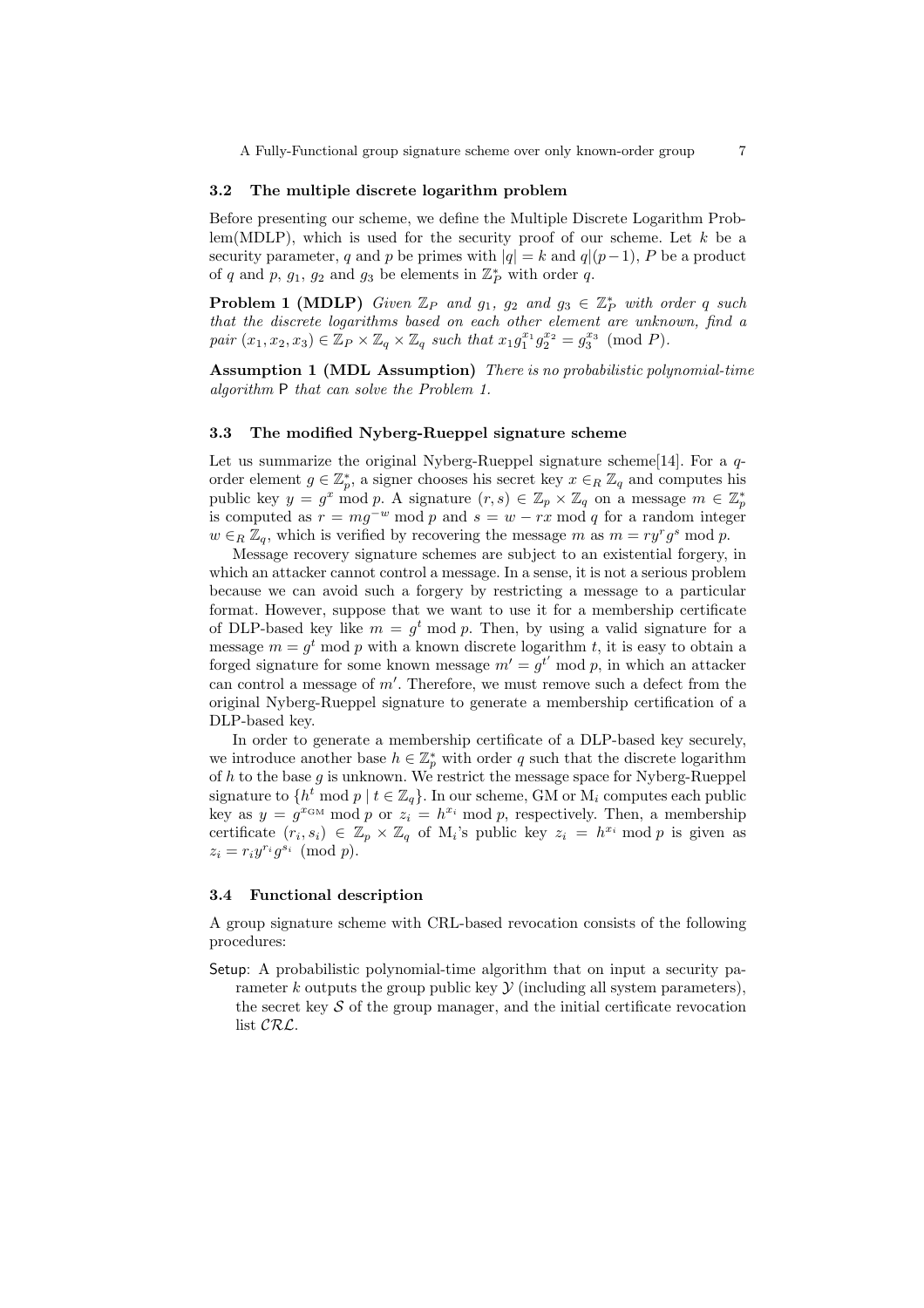- Registration: A protocol between the group manager and a user that registers a user as a new group member. The group manager outputs the renewed member list  $ML$ . The user outputs a membership key with a membership certificate.
- Revocation: A probabilistic polynomial-time algorithm that on input the renewed revoked member list  $\mathcal{RML}$  outputs a renewed certificate revocation list  $\mathcal{CRL}$  corresponding to  $\mathcal{RML}$ .
- Sign: A probabilistic polynomial-time algorithm that on input a group public key  $\mathcal{Y}$ , a membership key, a membership certificate, and a message m outputs a group signature  $\sigma$ .
- Verification: A boolean-valued algorithm that on input a message  $m$ , a group signature  $\sigma$ , a group public key  $\mathcal{Y}$ , and a current certificate revocation list  $\mathcal{CRL}$  returns 1 if and only if  $\sigma$  was generated by some valid group member.
- Tracing: An algorithm that on input a valid group signature  $\sigma$ , a group public key Y, the group manager's secret key, and the member list  $ML$  outputs the identity of a signer.

#### 3.5 Scheme intuition

Our scheme must permit  $M_i$  to prove knowledge of his membership certificate  $(r_i, s_i)$  corresponding his membership key  $x_i$  without revealing any information of  $x_i$ ,  $r_i$  or  $s_i$ . However, there has not been any SPK which proves the knowledge of the membership certificate directly. So, we modify Nyberg-Rueppel signature as follows. Let  $\tilde{P}$  be a prime with  $P|(\tilde{P}-1), P = pq$  and  $q|(p-1)$  and q-order elements  $g_1$  and  $g_2 \in \mathbb{Z}_P^*$ . GM issues a membership certificate  $(A_i, b_i)$  of  $M_i$ 's been ends  $y_1$  and  $y_2 \in \mathbb{Z}_p$ . GM issues a membership certificate  $(A_i, o_i)$  or  $M_i$  is public key  $z_i = g_2^{x_i} \mod P$  as  $g_2^{x_i} = A_i y^{A_i} g_1^{b_i} \pmod{P}$ . This exactly means that our membership certificate is based on MDLP. To forge a valid membership certificate is equivalent to solve MDLP. Under the Assumption 1, it is difficult to find a set of  $\{x_i, (A_i, b_i)\}\$  such that  $g_2^{x_i} = A_i y^{A_i} g_1^{b_i} \text{ mod } P$  without knowing the discrete logarithm of  $g_1, g_2$  and y based on each other elements. Therefore, the membership certificate  $(A_i, b_i)$  corresponding to a membership key  $x_i$  can be obtained by only the interactive protocol between  $GM$  and  $M_i$ . In the signing phase, we employ a base  $\tilde{g} \in \mathbb{Z}_{\tilde{P}}^*$  with order P to protect any information of the membership certificate  $(A_i, \dot{b}_i)$  and corresponding membership key  $x_i$ ,  $M_i$ computes a random base  $T = \tilde{g}^W$  mod  $\tilde{P}$  for a random integer  $W \in_R \mathbb{Z}_P$  and generates a signature based on the proof of knowledge of  $\{x_i, (A_i, b_i)\}\)$  such that  $T^{g_2^{x_i}} = T^{A_i g_1^{A_i} g_1^{b_i}}$  mod  $\tilde{P}$  holds. This can be constructed by using SPK which defined in Section 2.2.

#### 3.6 Our group signature scheme

We present a new group signature scheme with CRL-based revocation, which uses only known-order groups. Let  $k$  be the security parameter and the initial member list  $ML$ , the initial revoked member list  $RML$  and the initial membership certificate revocation list  $\mathcal{CRL}$  be null.

<sup>8</sup> K.Umeda and A.Miyaji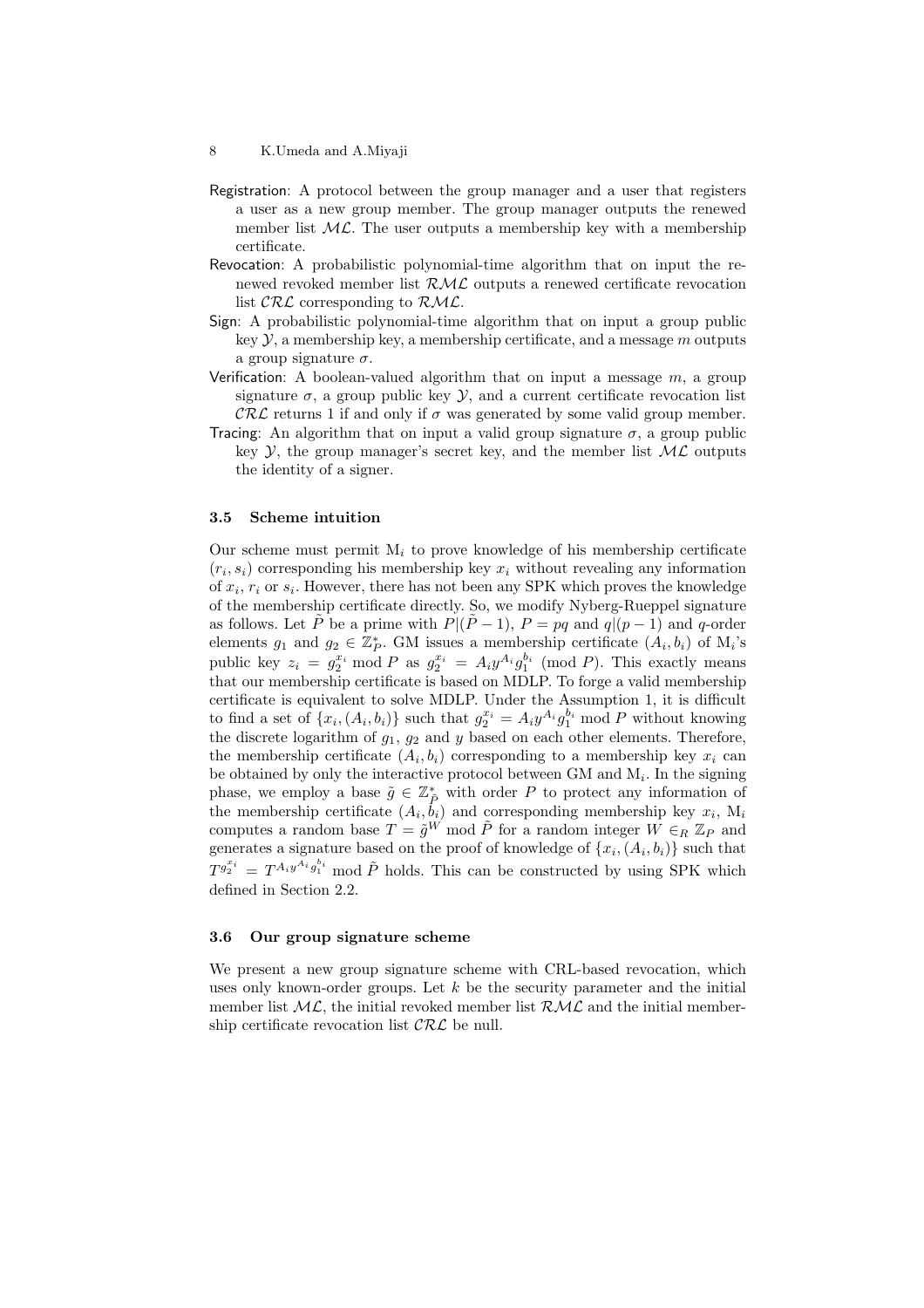Setup $(k)$ 

- 1. Choose a random k-bit prime q, a random prime p of such that  $q|(p-1)$ and set  $P = pq$ .
- 2. Choose a random prime  $\tilde{P}$  of such that  $P|(\tilde{P}-1)$ .
- 3. Set each cyclic subgroup  $\mathbb{G}_P \subset \mathbb{Z}_P^*$  with order q and  $\mathbb{G}_{\tilde{P}} \subset \mathbb{Z}_{\tilde{P}}^*$  with order P.
- 4. Choose random elements  $g_1, g_2, g_3$  and  $g_4 \in_R \mathbb{G}_P \setminus \{1\}$  such that the discrete logarithms based on each other elements are unknown.
- 5. Choose a random element  $\tilde{g} \in_R \mathbb{G}_{\tilde{P}} \setminus \{1\}.$
- 6. Compute  $y_1 = g_1^{x_{\text{GM}}} \mod P$  and  $y_2 = g_3^{x_{\text{GM}}} \mod P$  for a secret key  $x_{\text{GM}} \in_R \mathbb{Z}_q$ .
- 7. Output the group public key  $\mathcal{Y} = \{q, P, \tilde{P}, g_1, g_2, g_3, g_4, \tilde{g}, y_1, y_2\}$  and the secret key  $S = \{x_{\text{GM}}\}.$

Registration $(\mathcal{Y}, \, \mathcal{S}, \, \mathcal{ML})$ 

- 1. M<sub>i</sub> chooses a membership key  $x_i \in_R \mathbb{Z}_q$ , sets  $z_i = g_2^{x_i} \mod P$ , and sends  $z_i$  with  $\sigma_i = SPK\{(\alpha) : z_i = g_2^{\alpha} \bmod P\}(\tilde{0})$  to  $GM^{\tilde{1}}$ .
- 2. GM checks the validity of  $\sigma_i$ , chooses a random integer  $w_i \in_R \mathbb{Z}_q$ , computes  $A_i = z_i g_1^{-w_i} \mod P$  and  $b_i = w_i - A_i x_{\text{GM}} \mod q$ , and sends  $(A_i, b_i) \in \mathbb{Z}_P \times \mathbb{Z}_q$  to  $M_i$  through a secure cannel.
- 3. GM adds  $(A_i, b_i)$  with  $M_i$ 's identity  $ID_i$  to the member list  $ML$ .
- 4.  $M_i$  verifies that  $A_i y_1^{A_i} g_1^{b_i} = z_i \pmod{P}$ .
- 5. GM outputs the renewed member list  $\mathcal{ML} = \{ (ID_i, A_i, b_i) \}.$
- 6. M<sub>i</sub> possesses a membership key  $x_i$  and a membership certificate  $(A_i, b_i) \in$  $\mathbb{Z}_P\times\mathbb{Z}_q$ .

In order to revoke a new subset of members whose revoked member list is  $\mathcal{RML} = \{(ID, b)\}\$  with  $|\mathcal{RML}| = u$ , GM renews the certificate revocation list  $\mathcal{CRL}$  by running the following Revocation protocol.

Revocation $(\mathcal{RML})$ 

- 1. Choose a new revocation base  $g_4 \in_R \mathbb{G}_P \setminus \{1\}$  and update  $\mathcal{Y}$ .
- 2. Compute  $V_j = g_4^{b_j} \text{ mod } P$  for  $b_j \in \mathcal{RML}$   $(1 \leq j \leq u)$ .
- 3. Output the renewed certificate revocation list  $\mathcal{CRL} = \{V_j \mid 1 \leq j \leq u\}.$

 $Sign(\mathcal{Y}, g_4 | x_i, A_i, b_i, m)$ 

1. Choose a random integer  $w \in_R \mathbb{Z}_q$ .

- 2. Compute  $T_1 = \tilde{g}^{g_3^w} \mod \tilde{P}, T_2 = T_1^{g_4^{b_i}} \mod \tilde{P}, T_3 = g_3^{b_i} g_4^w \mod P,$  $T_4 = A_i g_3^w \text{ mod } P, \text{ and } T_5 = y_2^w \text{ mod } P.$
- 3. Generate

$$
\sigma_1 = SPK\{(\alpha_1, \alpha_2) : T_1 = \tilde{g}^{g_3^{02}} \mod \tilde{P} \land T_2 = T_1^{g_4^{01}} \mod \tilde{P} \land
$$
  

$$
T_3 = g_3^{01} g_4^{02} \mod P \} (m)
$$
  

$$
= (c_1, s_{11}, \cdots, s_{1k}, s_{21}, \cdots, s_{2k}) \in \{0, 1\}^k \times \mathbb{Z}_q^{2k}
$$

as follows:

<sup>1</sup> We can also add an interactive protocol to make a member's secret key jointly by a member and GM.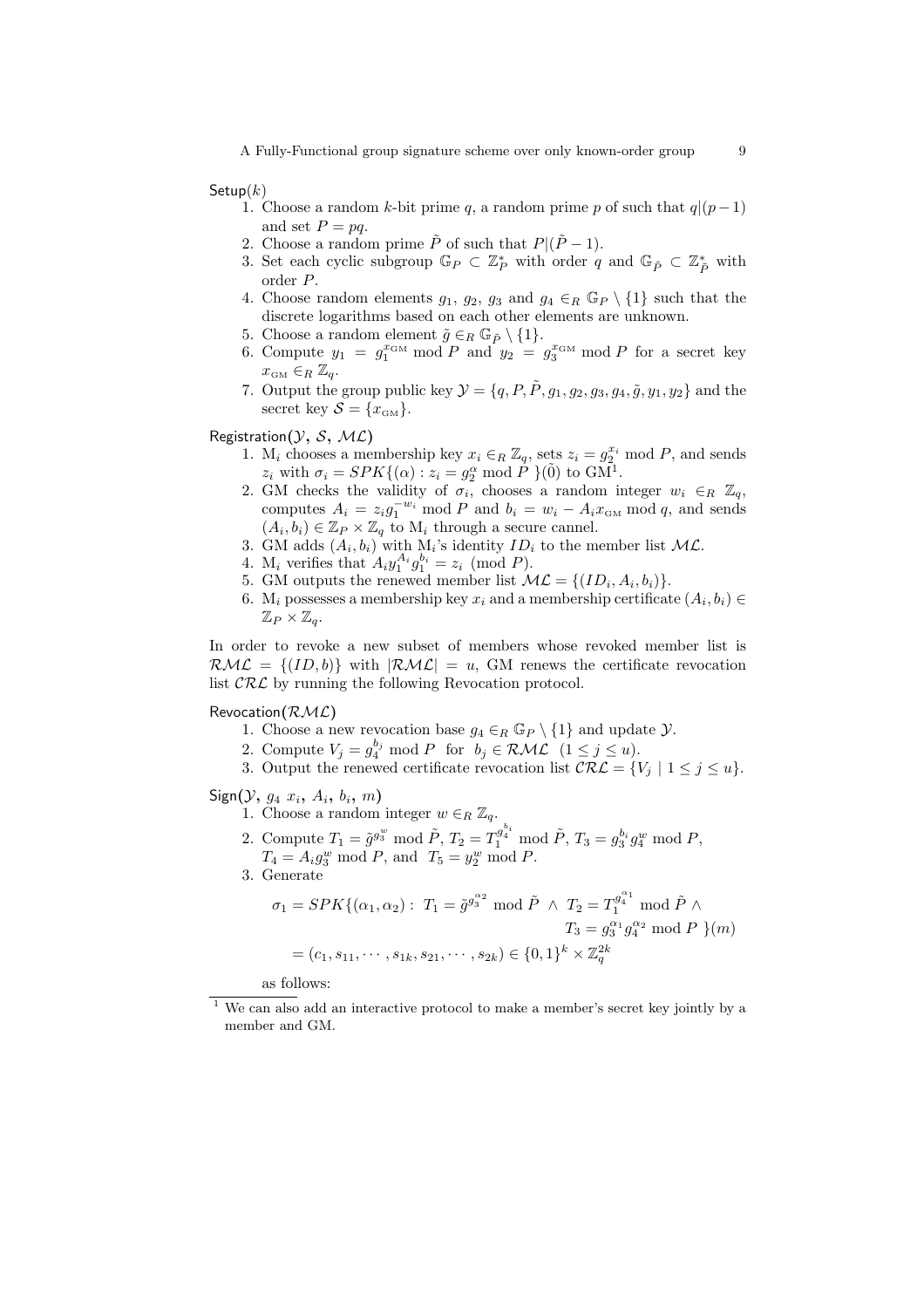- choose random integers  $\omega_{1j}$ ,  $\omega_{2j} \in_R \mathbb{Z}_q$  for  $1 \leq j \leq k$ ,
- compute
	- $t_{1j} = \tilde{g}^{g_3^{\omega_{2j}}} \mod \tilde{P}, t_{2j} = T_1^{g_4^{\omega_{1j}}} \mod \tilde{P}, \text{ and } t_{3j} = g_3^{\omega_{1j}} g_4^{\omega_{2j}} \mod$  $\overrightarrow{P}$  for  $1 \leq j \leq k$ ,
	- $c_1 = \mathcal{H}(g_3||g_4||\tilde{g}||T_1||T_2||T_3||t_{11}|| \cdots ||t_{1k}||t_{21}|| \cdots ||t_{2k}||t_{31}|| \cdots ||t_{3k}||t_{3k}$  $\vert \vert m\rangle$ ,
	- $s_{1j} = \omega_{1j} c_1[j]b_i \text{ mod } q$  and  $s_{2j} = \omega_{1j} c_1[j]w \text{ mod } q$  for  $1 \leq j$  $j \leq k$ .
- 4. Generate

$$
\sigma_2 = SPK\{(\alpha_3, \alpha_4, \alpha_5, \alpha_6) : \alpha_3 \in \mathbb{Z}_P \land T_3 = g_3^{\alpha_4} g_4^{\alpha_6} \mod P \land
$$
  
\n
$$
T_4 = y_1^{-\alpha_3} g_1^{-\alpha_4} g_2^{\alpha_5} g_3^{\alpha_6} \mod P \land T_5 = y_2^{\alpha_6} \mod P \land \tilde{g}^{T_4} = T_1^{\alpha_3} \mod \tilde{P} \}(m)
$$
  
\n
$$
= (c_2, s_3, s_4, s_5, s_6) \in \{0, 1\}^k \times \mathbb{Z}_q^3 \times \mathbb{Z}_P
$$

as follows:

- choose  $\omega_3 \in_R \mathbb{Z}_P$ ,  $\omega_4, \omega_5, \omega_6 \in_R \mathbb{Z}_q$ ,
- compute •  $t_4 = g_3^{\omega_4} g_4^{\omega_6} \mod P$ ,  $t_5 = y_1^{-\omega_3} g_1^{-\omega_4} g_2^{\omega_5} g_3^{\omega_6} \mod P$ ,  $t_6 = y_2^{\omega_6} \mod P$ P, and  $t_7 = T_1^{\omega_3} \text{ mod } \tilde{P}$ ,
	- $c_2 = \mathcal{H}(g_1||g_2||g_3||g_4||\tilde{g}||y_1||y_2||T_1||T_3||T_4||T_5||t_4||t_5||t_6||t_7||m),$
	- $s_3 = \omega_3 c_2 A_i \mod P, s_4 = \omega_4 c_2 b_i \mod q, s_5 = \omega_5 c_2 x_i \mod q$ and  $s_6 = \omega_6 - c_2w \mod p$ .
- 5. Output a group signature  $\sigma = \{T_1, T_2, T_3, T_4, T_5, \sigma_1, \sigma_2\}.$

Verification $(\mathcal{Y}, \mathcal{CRL}, m, \sigma)$ 

- 1. Check the validity of  $\sigma_1$  and  $\sigma_2$ .
- 2. If  $T_1^{V_j} \neq T_2 \mod \tilde{P}$  for  $\forall V_j \in \mathcal{CRL}$ , then accept the signature otherwise reject the signature.

Tracing $(x_{\text{GM}}, \, \mathcal{ML}, \, \sigma)$ 

- 1. Recover  $A_i$  by  $A_i = T_4/T_5^{1/x_{\text{GM}}} \text{ mod } P$ .
- 2. Identify a signer  $M_i$  from  $A_i$  by using the member list  $ML$ .
- 3. Output the signer's identity  $ID_i$ .

In our scheme, in order to realize the features of anonymity and unlinkability, GM has to keep  $ML$  secretly and send a membership certificate to a group member through a secure cannel. This assumption is required in the CRL-based revocation as in [3]. To reduce the features of anonymity and unlinkability to GM, GM may be separated to two managers, the group manager and the escrow manager by applying techniques of multi-party computation to generate a membership certificate.

## 4 Security consideration

We use two different signature schemes in our group signature scheme. One is the modified Nyberg-Rueppel signature scheme that generates the membership certificate, and the other is SPK that generates the group signature. In this section, we consider the security of a membership certificate and the group signature.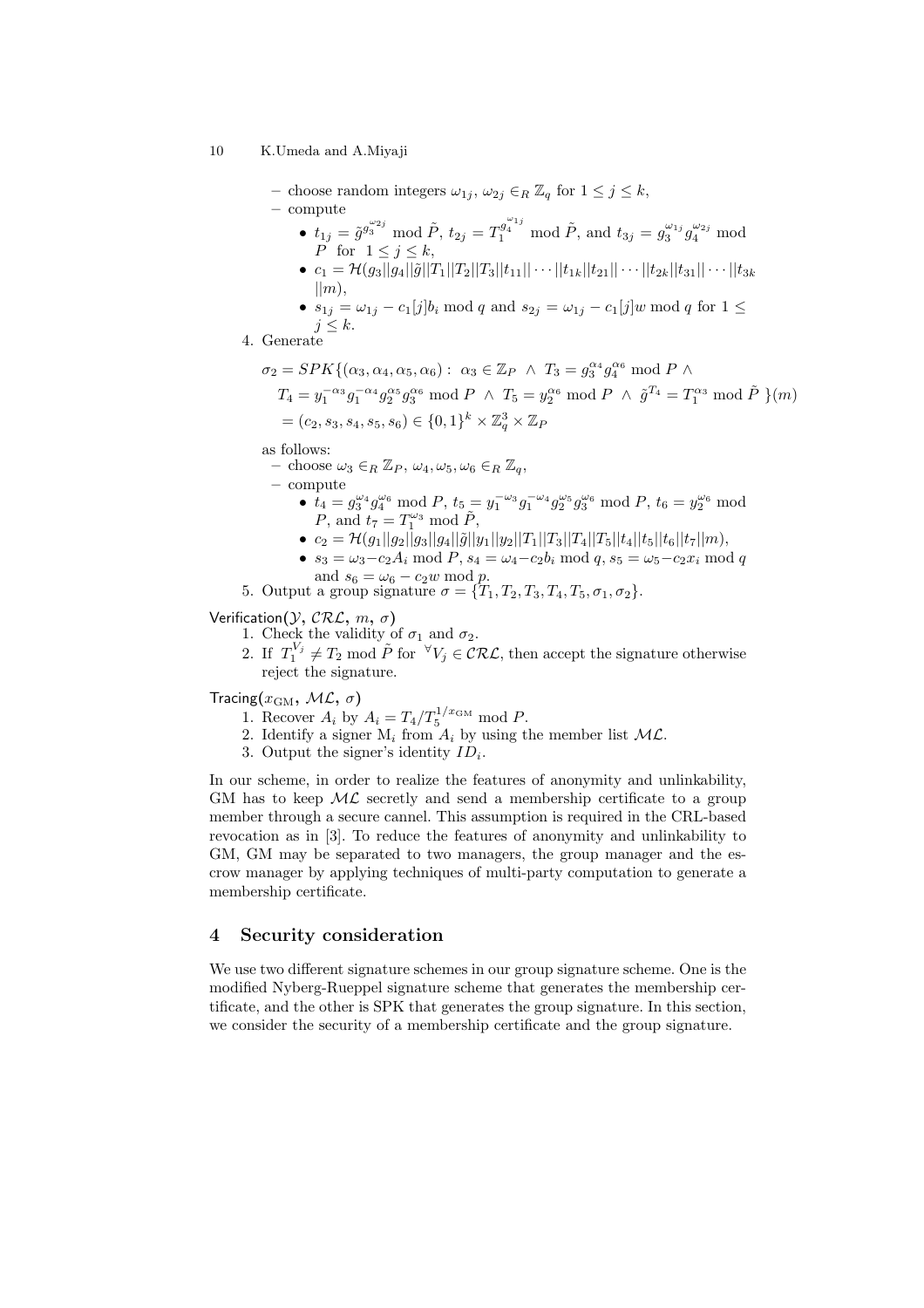#### 4.1 Security proof on the membership certificate

The security of the membership certificate in our scheme is based on the difficulty of the MDLP. We show the membership certificate is secure against any probabilistic polynomial-time adversaries.

Let us define one more security assumption. For the security parameter  $k$ , primes p and q with  $|q| = k$  and  $q|(p-1)$ ,  $P = pq$  and  $g_1, g_2, g_3 \in \mathbb{Z}_P^*$  with order q, a set of solutions of Problem 1 is denoted as

$$
\mathcal{X}(\mathbb{Z}_P, g_1, g_2, g_3) = \{(x_1, x_2, x_3) \in \mathbb{Z}_P \times \mathbb{Z}_q \times \mathbb{Z}_q \mid x_1 g_1^{x_1} g_2^{x_2} = g_3^{x_3} \pmod{P}\}
$$

where the discrete logarithms of  $g_1$ ,  $g_2$ , and  $g_3$  based on each other element is not known.

**Problem 2 (Strong-MDLP)** Given  $\mathbb{Z}_P$ ,  $g_1$ ,  $g_2$ , and  $g_3 \in \mathbb{Z}_P^*$  such that the discrete logarithm based on each other element is not known and any subset  $X \subset \mathcal{X}(\mathbb{Z}_P, g_1, g_2, g_3)$  with the polynomial order |X|, find a pair  $(x_1, x_2, x_3) \in$  $\mathbb{Z}_P\times\mathbb{Z}_q\times\mathbb{Z}_q$  such that  $x_1g_1^{x_1}g_2^{x_2}=g_3^{x_3}\pmod{P}$  and  $(x_1,x_2,x_3)\notin X$ .

Assumption 2 (Strong-MDLP Assumption) There is no probabilistic polynomial-time algorithm P that can solve the Problem 2.

More formally, the following experiment is executed with algorithm A.

Break-strong-MDLP $(A, k, q, P, g_1, g_2, g_3)$ 

- 1. Choose a polynomial-order subset  $X \subset \mathcal{X}(\mathbb{Z}_P, q_1, q_2, q_3)$ .
- 2.  $(x_1, x_2, x_3) \leftarrow A^X(k, g_1, g_2, g_3, q, P)$ .
- $\mathtt{3. \; If} \;\; (x_1,x_2,x_3) \in \mathbb{Z}_P \times \mathbb{Z}_q \times \mathbb{Z}_q, \;\; g_3^{x_3} = x_1 g_1{}^{x_1} g_2{}^{x_2} \;\; (\text{mod } P)$ , and  $(x_1,x_2,x_3) \not\in \mathbb{Z}_q$ X

then return 1, else return 0.

The strong MDLP assumption is that the maximum success probability of Breakstrong-MDLP( $A, k, q, P, g_1, g_2, g_3$ ) over all the probabilistic polynomial-time adversary is negligible in  $k$ .

By using Assumption 2, we can formalize the security of the membership certificate as follows. Let us define A be a probabilistic polynomial-time oracle Turing machine, which gets input  $Y$  and runs with a *membership certificate oracle*  $\mathsf{O}_{\mathsf{C}}(t, \mathcal{Y}, \mathcal{S}, \cdot)$ , which on input  $z \in \mathbb{Z}_P^*$  outputs a membership certificate  $(A, b)$ . The adversary A may query the oracle adaptively. Eventually, adversary outputs a new membership certificate  $(A', b')$  for a public key z' and the corresponding membership key x'. The adversary wins if z' was not queried and  $A'y^{A'}g_1^{b'} = z'$ (mod  $P$ ). More formally, the following experiment is executed with the algorithm A.

Adversary  $(A, k)$ 

1. Set  $(S, Y) \leftarrow$  Setup $(k)$ 

2. Set  $(A', b', z', x') \leftarrow A^{O_C}(k, \mathcal{Y})$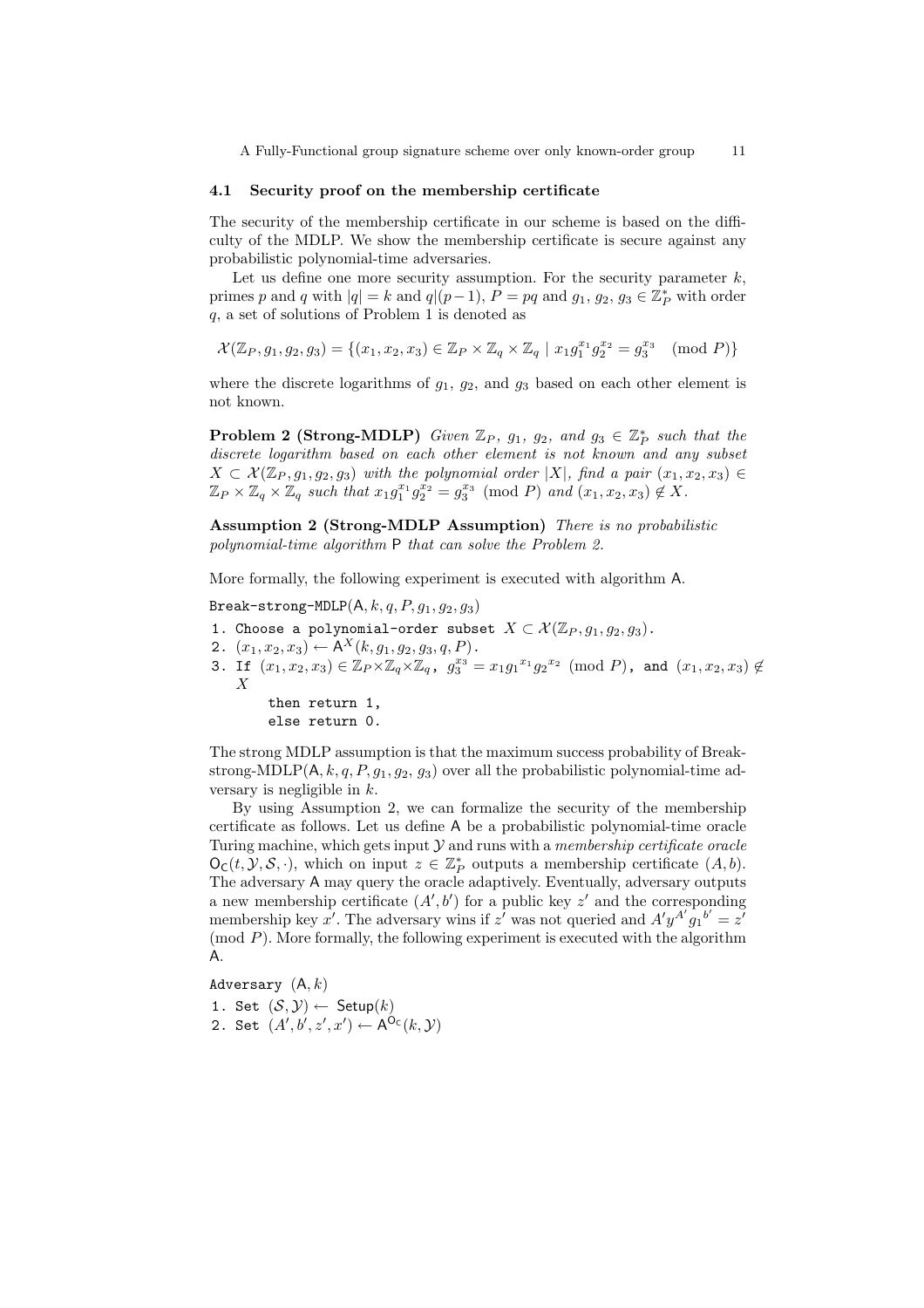3. If 
$$
A'y^{A'}g_1^{b'} \neq z'
$$
 (mod P) or  $z'$  was queried to  $O_C$ , then return "adversary failed", else return "adversary succeeded".

From the above discussion, the security of our certificate is proved as follows.

Theorem 1. Let A be a probabilistic polynomial-time adversary of time complexity  $\tau$  with at most Q queries to an oracle  $O_C$ . If the adversary successfully forges a new certificate, then there exists an adversary B performing an attack against the strong MDLP with at least the same advantage. Furthermore the time complexity of B is at most  $\tau$ .

#### 4.2 Security proof on the group signature

We show the security of the group signature.

Theorem 2. The interactive protocol underlying the group signature scheme is a honest-verifier perfect zero-knowledge proof of knowledge of a membership certificate and corresponding membership key. Furthermore, it proves that the a pair  $(T_4, T_5)$  encrypts the membership certificate under the group manager's public key  $y_2$ .

Proof : The proof that the perfect zero-knowledge part is quite standard. We restrict our attention to the proof of knowledge part. By the properties of the SPK protocol, the signer can produce values of  $\alpha_1, \alpha_2, \alpha_3, \alpha_4, \alpha_5$  and  $\alpha_6$  such that

$$
T_1 = \tilde{g}^{g_3^{\alpha_2}} \bmod \tilde{P}
$$
 (1)

$$
T_2 = T_1^{g_1^{\alpha_1}} \bmod \tilde{P}
$$
 (2)

$$
T_3 = g_3^{\alpha_1} g_4^{\alpha_2} = g_3^{\alpha_4} g_4^{\alpha_6} \text{ mod } P
$$
 (3)

$$
T_4 = y_1^{-\alpha_3} g_1^{-\alpha_4} g_2^{\alpha_5} g_3^{\alpha_6} \text{ mod } P \tag{4}
$$

$$
T_5 = y_2^{\alpha_6} \bmod P \tag{5}
$$

$$
\tilde{g}^{T_4} = T_1^{\alpha_3} \bmod \tilde{P}
$$
\n<sup>(6)</sup>

$$
\alpha_3 \in \mathbb{Z}_P \tag{7}
$$

hold, in which  $\alpha_1 = \alpha_4$  and  $\alpha_2 = \alpha_6$  hold from Equation (3). Thus, Equations (1) and (2) represent

$$
T_1 = \tilde{g}^{g_3^{\alpha_6}} \bmod \tilde{P}
$$
 (8)

and

$$
T_2 = T_1^{g_4^{\alpha_4}} \bmod \tilde{P}.
$$
 (9)

From Equations (4) and (8), we can rewrite Equation (6) as

$$
\tilde{g}^{y_1^{-\alpha_3}g_1^{-\alpha_4}g_2^{\alpha_5}g_3^{\alpha_6}} = (\tilde{g}^{g_3^{\alpha_6}})^{\alpha_3} \pmod{\tilde{P}}
$$
  
\n
$$
\Leftrightarrow \qquad y_1^{-\alpha_3}g_1^{-\alpha_4}g_2^{\alpha_5}g_3^{\alpha_6} \equiv g_3^{\alpha_6}\alpha_3 \pmod{P}
$$
  
\n
$$
\Leftrightarrow \qquad g_2^{\alpha_5} \equiv \alpha_3 y_1^{\alpha_3}g_1^{\alpha_4} \pmod{P}. \qquad (10)
$$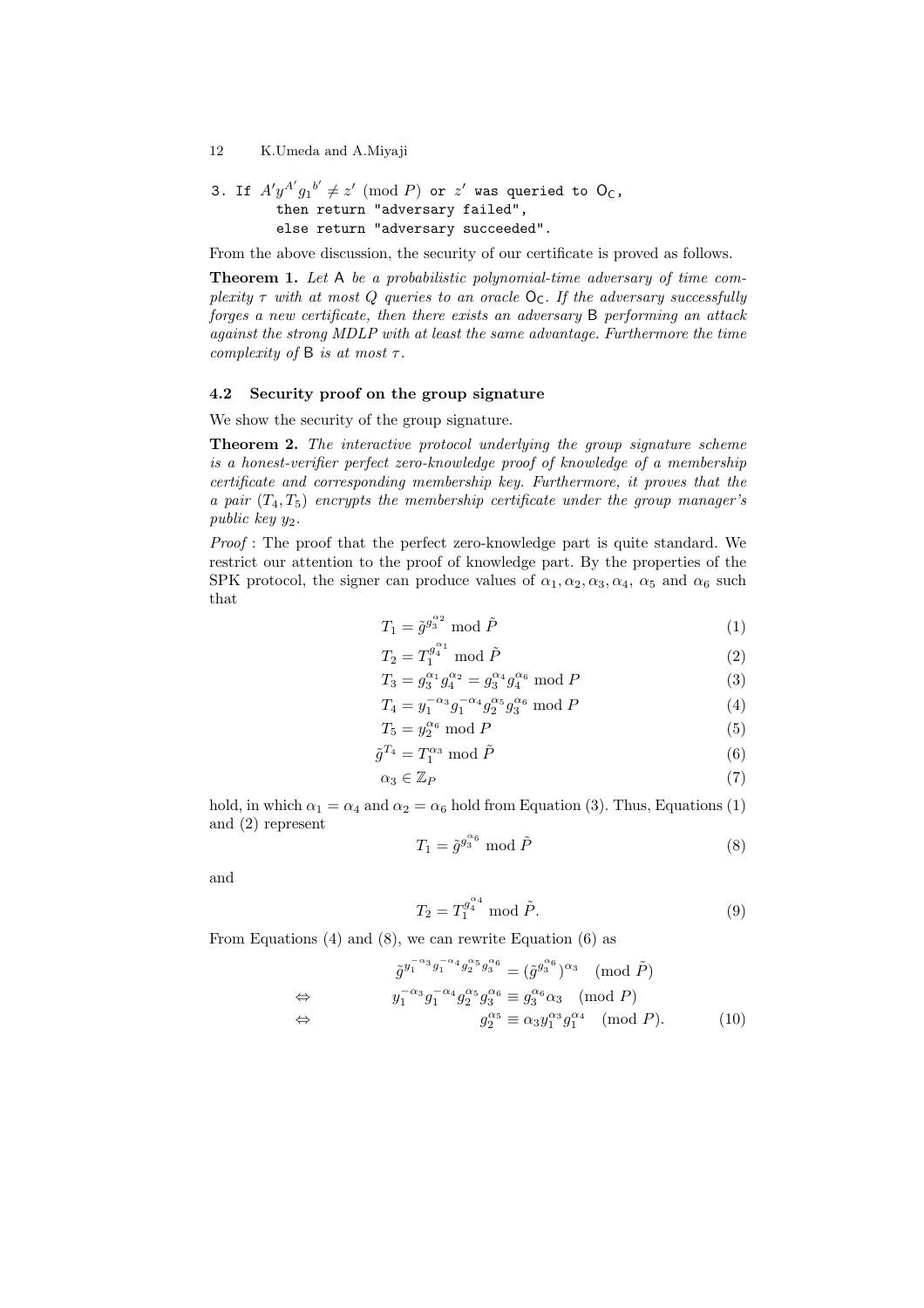Thus, a set of  $\{\alpha_5, (\alpha_3, \alpha_4)\}\$ is coincident with the valid membership certificate and corresponding membership key. From using Equation (10), Equation (4) represents

$$
T_4 = \alpha_3 g_3^{\alpha_6} \pmod{P}.
$$

Thus, a pair of  $(T_4, T_5)$  is an encryption of  $\alpha_3$  by the group manager's public key  $y_2$ . Therefore, the group signature is a honest-verifier perfect zero-knowledge proof of knowledge of a membership certificate and corresponding membership key, and it proves that the a pair  $(T_4, T_5)$  is an encryption of the membership certificate by the group manager's public key  $y_2$ .  $\Box$ 

## 5 Analysis of our scheme

#### 5.1 Features

Here we show that our scheme satisfies all features necessary for group signatures.

- Unforgeability: From the proof of Theorem 2, a set of  $(T_1, T_2, T_3, T_4, T_5)$  is an unconditional binding commitment to a valid membership certificate  $(A_i, b_i)$ and corresponding membership key  $x_i$ . Under the Assumption 2, it is infeasible to find a certificate  $(A_i, b_i)$  corresponding a membership key  $x_i$  without knowledge of the group manager's secret key. Therefore, only group members who have a valid membership certificate are able to generate a signature on a message;
- Exculpability : GM knows a member's membership certificate, but he can not get any information about the corresponding membership key  $x_i$ . Hence, even if GM colludes with some group members, they cannot sign on behalf of  $M_i$ .
- Anonymity: Assuming that the function H is a random function, the SPKs of  $\sigma_1$ and  $\sigma_2$  do not leak any information since their interactive counterparts are based on the honest-verifier perfect zero-knowledge. To decide whether some group member with certificate  $(A_i, b_i)$  generated, it is required to decide whether  $\log_{\tilde{g}} T_1 = T_4/A_i$ ,  $\log_{T_1} T_2 = g_4^{\tilde{b}_i}$  or  $\log_{g_4} T_3/g_3^{\tilde{b}_i} = \log_{g_3} T_4/A_i =$  $\log_{y_2} T_5$ . However, these are impossible under the decision Diffie-Hellman assumption[12], and hence anonymity is guaranteed.
- Traceability : When the signature is valid,  $(T_4, T_5)$  is coincident with the encryption of the membership certificate  $A_i$ , which can be uniquely recovered by GM. Therefore, a member can be traced in case of dispute. On the other hand, in order to impersonate another signer with  $(A'_i, b'_i)$ , they must forge the membership certificate  $(A'_i, b'_i)$ . Under the Assumption 2, it is infeasible.

Unlinkability : In order to decide whether or not two signatures  $\{T_1, T_2, T_3, T_4,$  $T_5$ ,  $\sigma_1$ ,  $\sigma_2$ } and  $\{T'_1, T'_2, T'_3, T'_4, T'_5, \sigma'_1, \sigma'_2\}$  were generated by the same group member, we need to decide whether or not  $\log_{\tilde{g}} T_1/T_1' = T_4/T_4', \, (\log_{T_1} T_2) / T_4'$  $(\log_{T'_1} T'_2) = 1$  or  $\log_{g_4} T_3/T'_3 = \log_{g_3} T_4/T'_4 = \log_{y_2} T_5/T'_5$  holds. However, these are impossible under the decision Diffie-Hellman assumption[12], and hence group signatures are unlinkable each other.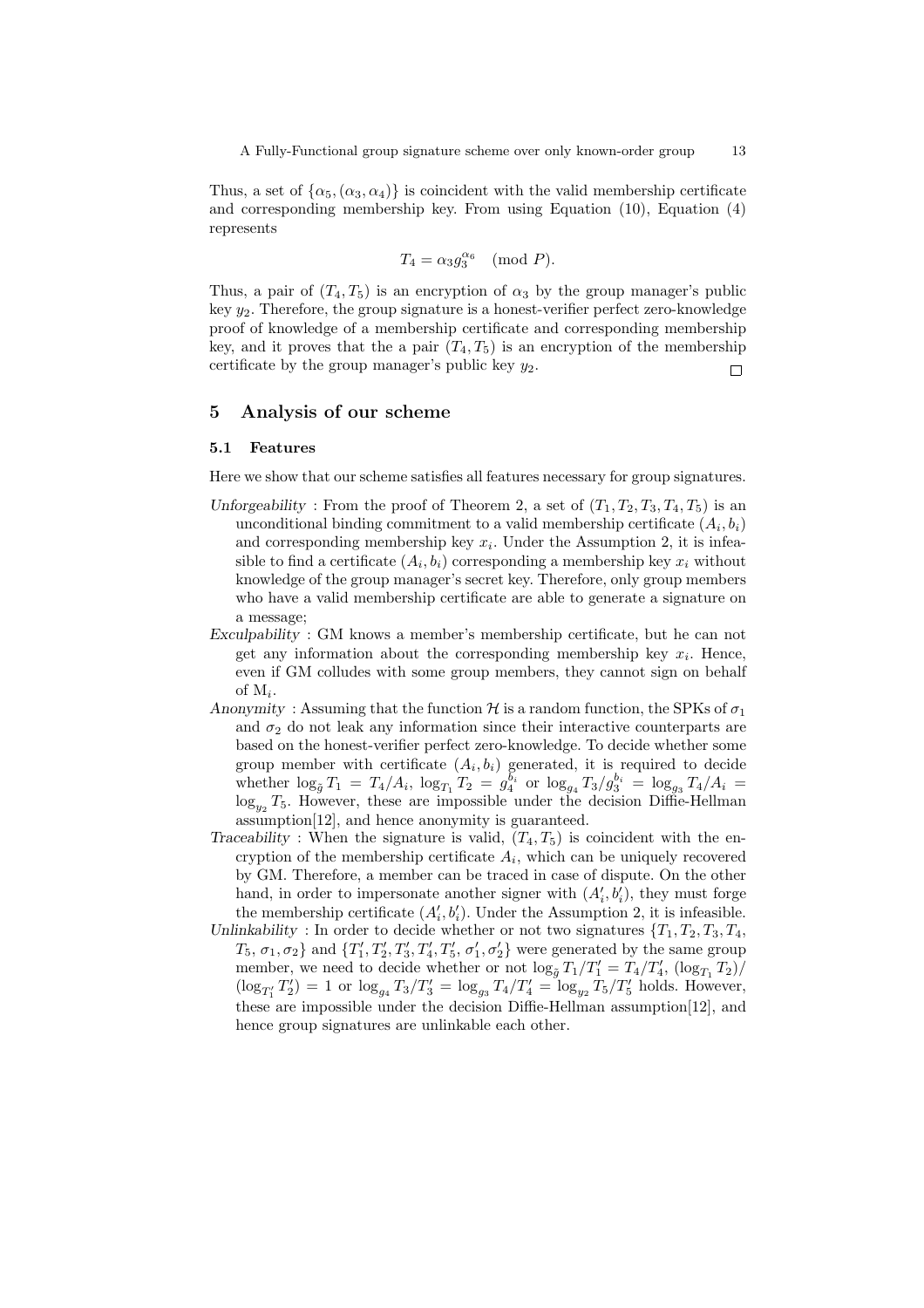- Revocability : Each group signature must prove the knowledge of  $b_i$  with  $T_2 =$  $T_1^{\mathcal{g}^{b_i}}$  mod  $\tilde{P},$  where GM publishes revoked member's membership certificate as  $V = g_4^b$  mod  $\tilde{P}$ . Therefore, if a signer is a revoked member (i.e.,  $b_i = b$ ), then  $T_1^V = T_2$  mod  $\tilde{P}$  for some V holds. The verifier can check the equation and judge whether the signer has been revoked or not. In order to forge the group signature that passes verification, a revoked member must substitute another  $b'$  for a part of membership certificate  $b$ , but it is impossible under Assumption 2. We can say that a revoked member can not generate a valid group signature.
- Anonymity after revocation : A CRL certificate, however do not leak any information of group member. Therefore nobody can identify a group member who generated a signature on a message even after a group member was revoked.
- Unlinkability after revocation: In order to decide whether or not two signatures  $\sigma$  and  $\sigma'$  based on different-time CRL CRL and CRL' were generated by the same member  $M_j$  whose certificate is in CRL', we need to decide whether or not  $\log_{g_4} \log_{T_1} T_2 = \log g_4' V_j'$  holds. However, this is impossible under the decision Diffie-Hellman assumption[12], and thus group signatures are unlinkable even after a group member was revoked.

## 5.2 Efficiency

We compare our scheme with previous schemes [3] from the viewpoints of both computational work and signature size in Table 1. Let  $P$  or  $q$  be 1200 or 160 bits, respectively. Here M denotes the computational work of a multiplication over an 1200-bit modulus. We assume the binary method or the extended binary method to compute the exponentiation or multiple exponentiations[13], respectively.

Table 1 shows that our scheme reduces both of signature size and verification work by about 1/3 than [3], maintaining the same security level. Furthermore, our scheme is slightly more efficient than even the group signature scheme based on known-order cyclic groups proposed by G. Ateniese and B. de Medeiros[2], which does not satisfy the feature of revocability as mentioned in Section 1. Although revocability can be easily added in a simple way[3], it just increases both the signature size and computational work. Our scheme is optimized under such a condition that realizes all features, including the revocability. Therefore, our scheme is much better than a scheme combined [2] with the revocation function of [3].

Since our scheme uses the SPK of double discrete logarithms, it seems to require much computational work in contrast to group signature schemes with revocation[5, 6] which do not use SPK of double discrete logarithms. However, their group public key and signature size depend on the number of group members, and thus these schemes are less efficient than our scheme for large groups like of 1000 members.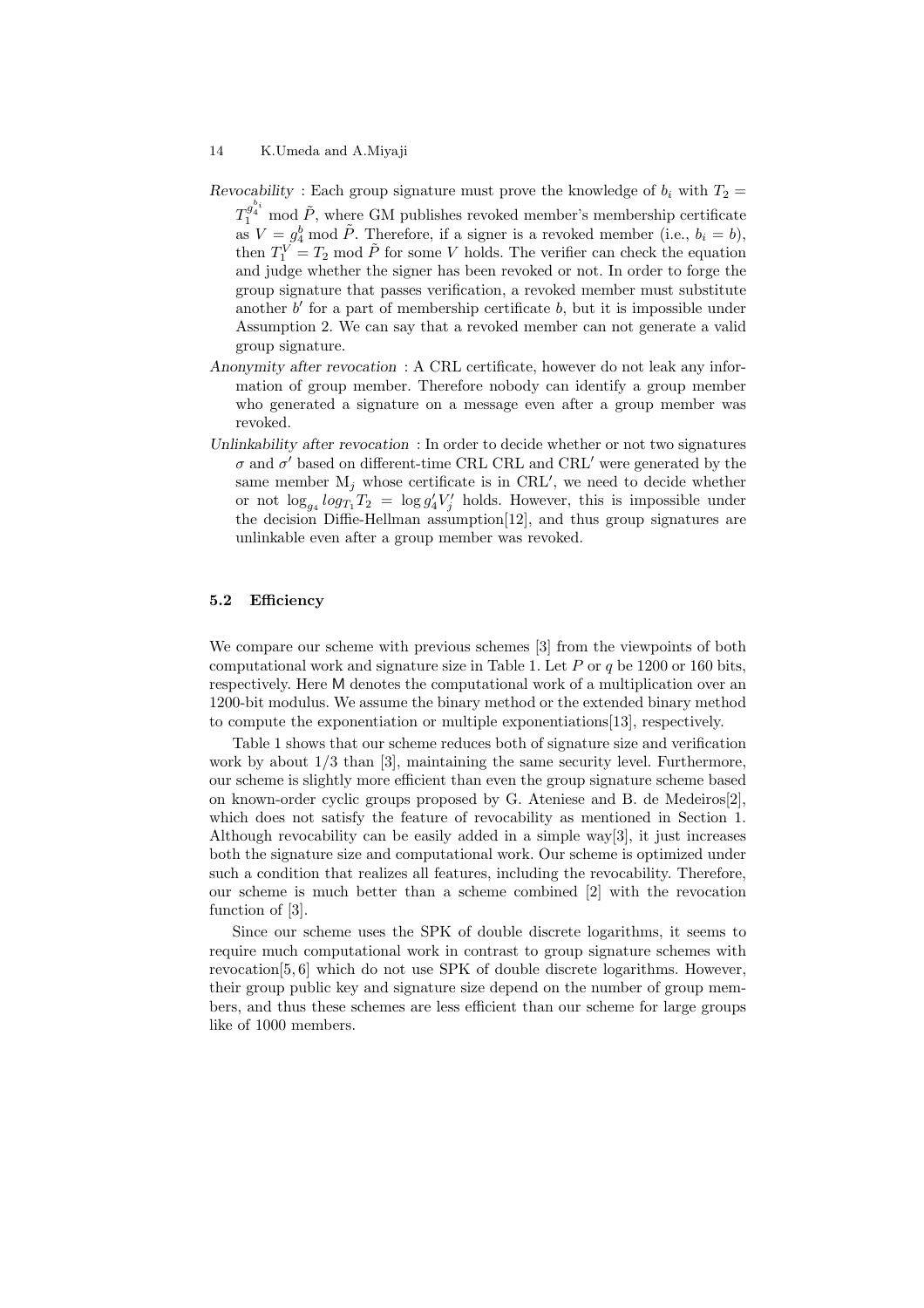|             |               | Signature Size                                                                                             |                    |
|-------------|---------------|------------------------------------------------------------------------------------------------------------|--------------------|
|             | Sign          | Verification                                                                                               | Signature          |
|             |               | [2] with [3] $\left  2020.3 \times 10^{3} \right  M \left  (2031.3 + 1.8u) \times 10^{3} \right  M \left $ | $101.6$ KByte      |
| $[5]^{(1)}$ | $200n + 760M$ | $200(n + 1)$ M                                                                                             | $ 380 + 20n$ KByte |
|             |               | Our scheme $705.1 \times 10^3$ M $(700.4 + 1.8u) \times 10^3$ M                                            | 31.3 KByte         |

Table 1. Comparison of the efficiency

(1) The number of group member denoted by  $n$ .

## 6 Conclusion

We have proposed the group signature with CRL-based revocation. In our scheme, the membership certificate is constructed by using improved Nyberg-Rueppel signature with appendix. As a result, the signature size and computational work of signature generation and verification can be reduced because all secret data can be computed by using the knowledge of order of group.

Our scheme uses the proof of knowledge involving double discrete logarithm in the same way as previous group signatures, which requires many computational work. Furthermore our scheme uses a membership certificate based on a special assumption of Multiple DLP. Developing a membership certificate based on standard assumptions is a challenging open problem. Another interesting open question is to find the relation ship among the Multiple DLP, DLP.

## References

- 1. G. Ateniese and J. Camenisch and M. Joye and G. Tsudik, "A practical and provably secure Coalition-Resistant group signature scheme", Advances in Cryptology-Proceedings of CRYPTO2000, LNCS 1880(2000), pp. 255-270.
- 2. G. Ateniese and B. de Medeiros, "Efficient group signatures without trapdoors", Cryptology ePrint Archive, available from
	- http://citeseer.nj.nec.com/ateniese02efficient.html.
- 3. G. Ateniese and G. Tsudik, "Quasi-efficient revocation of group signatures", In the proceeding of FC2002, 2002.
- 4. E. Bresson and J. Stern, "Group signatures with efficient revocation", In proceeding of PKC2001, LNCS 1992(2001), pp. 190-206.
- 5. J. Camenisch, "Efficient and generalized group signature", Advances in Cryptology-Proceedings of EUROCRYPT'97, LNCS 1233(1997), pp. 465-479.
- 6. J. Camenisch, "Group signature schemes and payment systems based on the discrete logarithm problem", PhD thesis, vol. 2 of ETH-Series in Information Security an Cryptography, Hartung-Gorre Verlag, Konstanz, 1998, ISBN 3-89649-286-1.
- 7. J. Camenisch and A. Lysyanskaya, "Dynamic accumulators and application to efficient revocation of anonymous credentials", Advances in Cryptology-Proceedings of CRYPTO2002, LNCS 2442(2002), pp. 61-76.
- 8. J. Camenisch and M. Michels, "A group signature scheme based on an RSAvariant", preliminary version in Advances in Cryptology - ASIACRYPT'98, Tech. Rep., RS-98-27, BRICS, 1998.